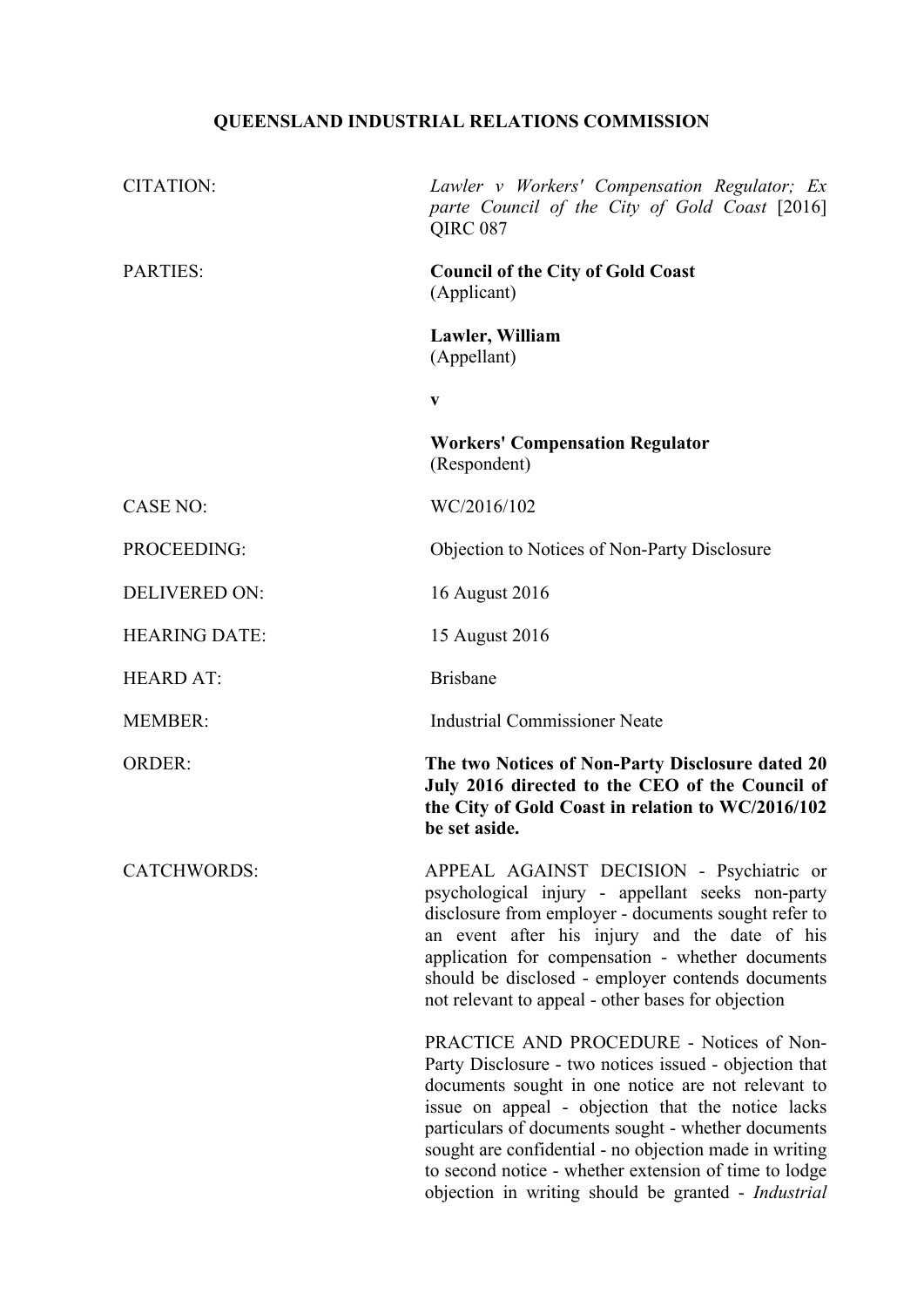|                     | Relations (Tribunals) Rules 2011                                                                                                                                                            |
|---------------------|---------------------------------------------------------------------------------------------------------------------------------------------------------------------------------------------|
| CASES:              | Workers' Compensation and Rehabilitation Act 2003<br>s <sub>32</sub><br><i>Industrial Relations Act 1999 ss 274, 320</i><br>Industrial Relations (Tribunals) Rules 2011 rr 64E,<br>64F, 64G |
|                     | Delaney v Q-COMP Review Unit $[2005]$ QIC 11; 178<br>QGIG 197<br>WorkCover Queensland v Heit [2000] QIC 22; 164<br>QGIG 121                                                                 |
| <b>APPEARANCES:</b> | Mr M. Wichlinski for the Council of the City of<br>Gold Coast<br>Mr W. Lawler, Appellant<br>Mr P. Bush, appeals officer for the Workers<br><b>Compensation Regulator</b>                    |

## **Decision**

[1] The issue in the present proceeding is whether the Council of the City of Gold Coast ("the City") should produce documents identified in two Notices of Non-Party Disclosure in regard to a claim for workers' compensation made by William Lawler.

#### **Background**

- [2] During the period when the circumstances giving rise to his application for compensation occurred, Mr Lawler was employed by the City as the Executive Coordinator, Environment and Climate Change. He claims to have suffered a work related injury as a result of bullying and harassment by his line manager, Kim Mahoney.
- [3] In January 2016 he lodged an application for compensation with CityCover for a condition he described as "psychological injury." He nominated that his injury first occurred in January 2014 and was "ongoing" at the date of lodgement. Mr Lawler sought a review by the Workers' Compensation Regulator of the failure of CityCover to make a decision on the application
- [4] It appears from the reasons for the Regulator's Senior Review Officer's decision ("the review decision") that Mr Lawler was diagnosed by Dr Teck Wong on 28 July 2015 as having generalised anxiety with depressive symptoms. The Senior Review Officer appears to have accepted that Mr Lawler first sustained an injury of a psychological condition in relation to issues arising out of his employment on that date. Accordingly, events which occurred after that date did not fall for consideration in the review decision.
- [5] In summary, the Senior Review Officer determined that Mr Lawler sustained a personal injury of a psychological nature, the injury arose out of his employment, his employment was the major significant contributing factor to the injury, and the injury arose out of reasonable management action taken in a reasonable way by his

 $\mathfrak{D}$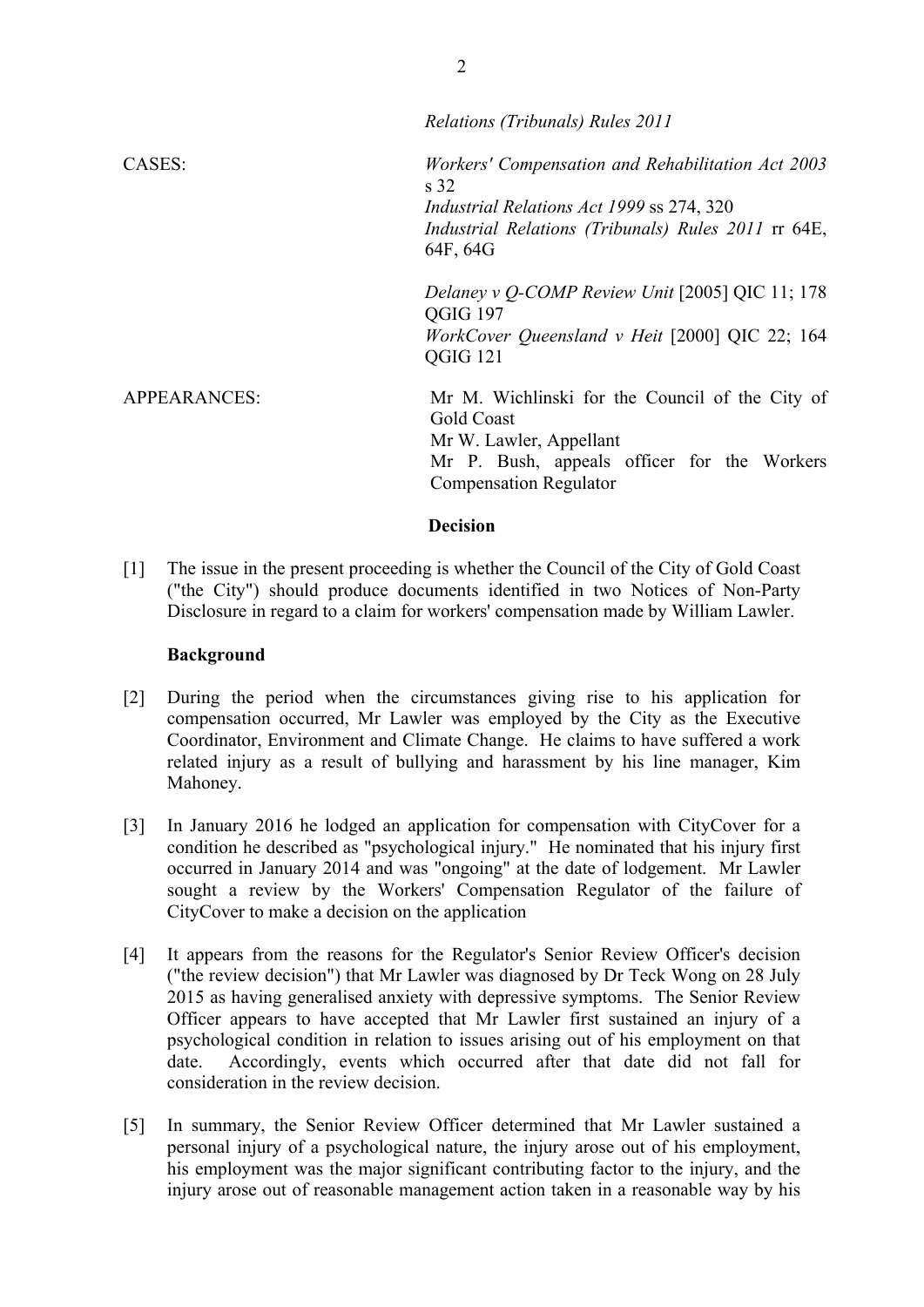employer in connection with his employment. Consequently, the Senior Review Officer concluded that the provisions of s 32(5) of the *Workers' Compensation and Rehabilitation Act 2003* ("the Act") exclude the psychological condition sustained by Mr Lawler from the definition of "injury" within s 32(1) of the Act.

[6] On 17 June 2016, Mr Lawler lodged with the Industrial Registrar his Notice of Appeal under the Act. Mr Lawler appeals against the review decision dated 25 May 2016 to reject his application for compensation in accordance with s 32 of the Act.

## **The Notice of Non-Party Disclosure**

- [7] By Notice of Non-Party Disclosure dated 20 July 2016 ("the First Notice"), the CEO of the City of Gold Coast ("the City") was required to produce the following documents dated July 2016:
	- (a) complaint made by Mr Lau Chean regarding Ms Mahoney threatening physical violence against Mr Jack Bryce
	- (b) statement of Mr Lau Chean
	- (c) statement of Mr Jack Bryce
	- (d) statement of others
	- (e) email correspondence from or to Ms Dyan Currie relating to the physical violence threatened by Ms Mahoney.
- [8] The First Notice identifies the matter about which the documents are relevant as an incident in June or early July 2016 in which, it is alleged, Ms Mahoney aggressively threatened Mr Bryce with physical violence after having denigrated him in a common work area in front of other employees. According to Mr Lawler, Mr Chean lodged a complaint to Ms Currie and the matter was investigated internally by the City. Witnesses, including Mr Chean and Mr Bryce, provided statements about the incident.
- [9] By another Notice of Non-Party Disclosure dated 20 July 2016 ("the Second Notice"), the CEO of the City was required to produce the following documents dated July 2016:
	- (a) Investigation report into Ms Mahoney threatening physical violence against another employee Mr Jack Bryce in late June/early July 2016
	- (b) any correspondence or direction (written or verbal) from management including Ms Currie, relating to the resignation of Ms Mahoney.

# **The City's objection**

[10] In an email dated 28 July 2016 to the Industrial Registrar, the City noted that Mr Lawler served on it "a" Notice of Non-Party Disclosure on 21 July 2016. The City objected to the production of "the requested documentation based on the reasoning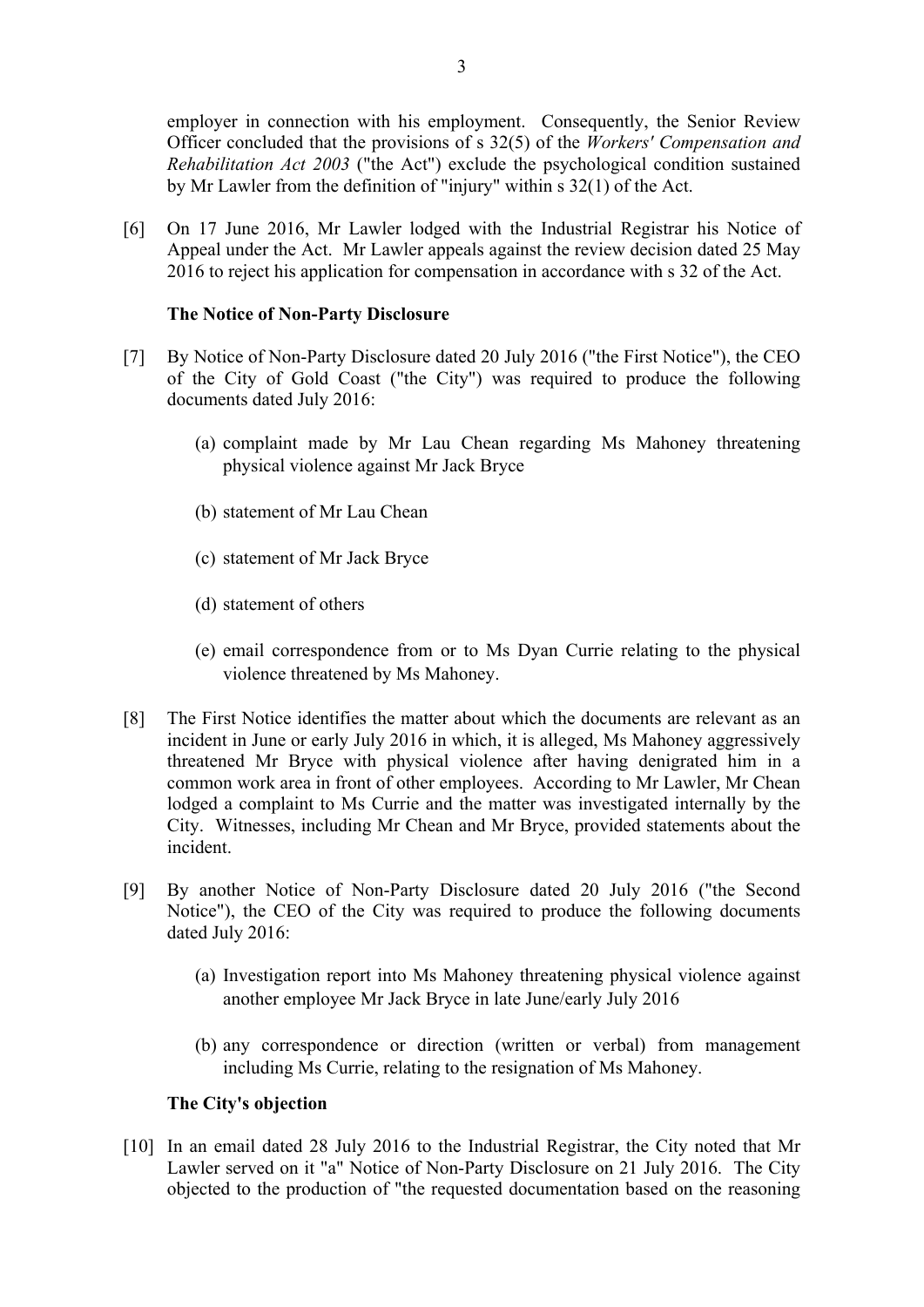outlined in the attached correspondence." That letter, dated 26 July 2016 and addressed to Mr Lawler, referred to the Notice of Non-Party Disclosure received from him on 21 July 2016 and listed the documentation referred to in the First Notice. The City objected to the production of that documentation pursuant to Rule 64E of the *Industrial Relations (Tribunals) Rules 2011*.

- [11] There was no reference to the Second Notice in any email or letter from the City addressed to Mr Lawler or the Industrial Registrar.
- [12] Rule 64E provides that the non-party may object to the production of some or all of the documents mentioned in the notice within seven days after its service or, with the leave of the Commission, a later time. The objection must be in writing and clearly state the reasons for the objection. Those reasons may include:
	- (a) the lack of relevance to the proceeding of the documents mentioned in the notice;
	- (b) the lack of particularity with which the documents are described;
	- (c) the confidential nature of the documents or their contents;
	- (d) the effect production would have on any person.
- [13] The four bases for the City's objection the production of the documents are:
	- (a) the requested documentation is not relevant to the proceedings;
	- (b) the requested documentation is not sufficiently particularised;
	- (c) the requested documentation is confidential in nature;
	- (d) the effect of the production of the requested documents could be detrimental to employees of the City.
- [14] There is no dispute that the objection to the First Notice was served on Mr Lawler within seven days after the First Notice was served on the City. By operation of Rule 64F, that service operated as a stay on the First Notice (Rule 64F).
- [15] At the hearing of the City's objection to the First Notice it became apparent that, although the City had received the Second Notice (and apparently acknowledged receipt by electronic message to Mr Lawler), the City had not objected in writing to the Second Notice. The period for objection specified in Rule 64E had expired.
- [16] In the course of the hearing, the City's representative, Mr Wichlinski, sought an extension of time in which to object, and made substantially the same objections in relation to the documents referred to in the Second Notice. Mr Lawler opposed the grant of such an extension.

## **Dealing with the City's objection**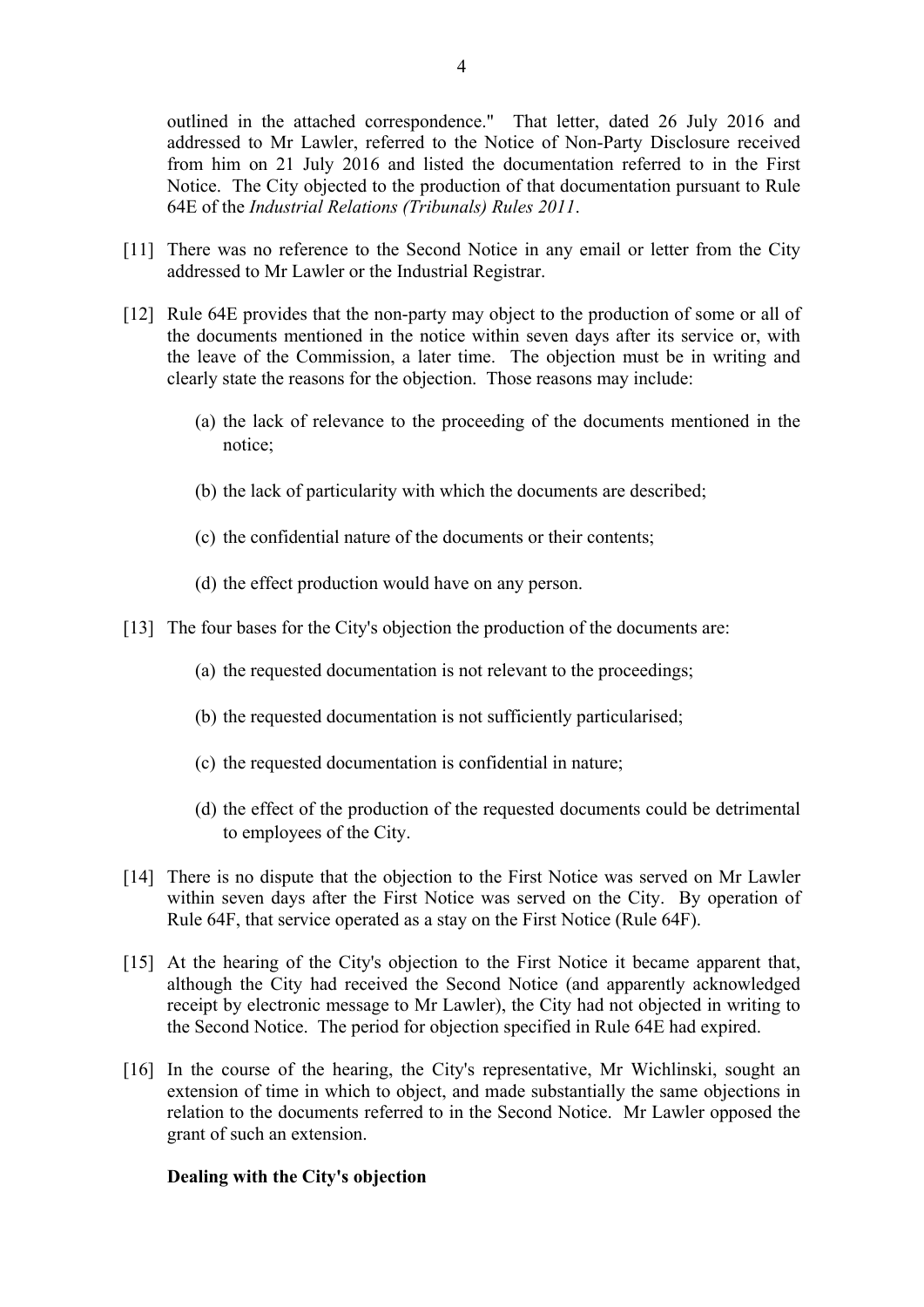- [17] Rule 64G provides that the Commission may make any order it considers appropriate including, but not limited to, an order:
	- (a) lifting the stay; or
	- (b) varying the notice; or
	- (c) setting aside the notice.
- [18] At the hearing in relation to the objection, Mr Lawler appeared on his own behalf and Mr Wichlinski appeared for the City. Each made oral submissions. The Regulator's representative, Mr Bush, made no submissions in relation to any of the matters raised at the hearing.
- [19] Having heard oral argument from Mr Lawler and Mr Wichlinski, it is appropriate to consider each of the grounds of the City's objection.

#### **Whether the requested documentation is relevant to the proceedings**

- [20] The City notes that the alleged incident involving Ms Mahoney occurred after Mr Lawler lodged his application for workers' compensation. Mr Lawler was not present at the incident, he was not connected to the person affected by the incident, and the incident did not involve him as the applicant to the proceedings. The City does not accept that an alleged incident involving Ms Mahoney and another employee, which post-dates Mr Lawler's application for workers' compensation, is relevant to the current proceedings.
- [21] Mr Lawler accepts that the incident occurred after he lodged his application for workers' compensation and that it did not involve him. However, as he explained in each Notice of Non-Party Disclosure, Mr Lawler contends that the behaviour by Ms Mahoney on the nominated occasion in late June/early July 2016 is "directly relevant to the subject" of his workers' compensation appeal (WC/102/2016) and to another matter before the Commission (D/2015/93). He states that this "new information goes to the consistent global behaviours of Ms Mahoney and the effectiveness of the Council's response to my grievance to provide Ms Mahoney with leadership training."
- [22] Mr Lawler states that as "most of the bullying and harassment that I received was behind closed doors, this event was public and substantiates my claims regarding the nature of Ms Mahoney's consistent and pervasive aggressive behaviours."
- [23] Finally, he submits that because the alleged incident occurred after he made his workers' compensation application but before the Commission has determined his application, information about the incident is relevant to his appeal.

#### **Whether the requested documentation is sufficiently particularised**

[24] The City contends that the required documentation lacks particularity and is too broad. It cites as an example the request for the "Statement of Others." At the hearing, Mr Wichlinski accepted that references to statements of named persons were sufficiently particularised. However, he suggested that the City was unaware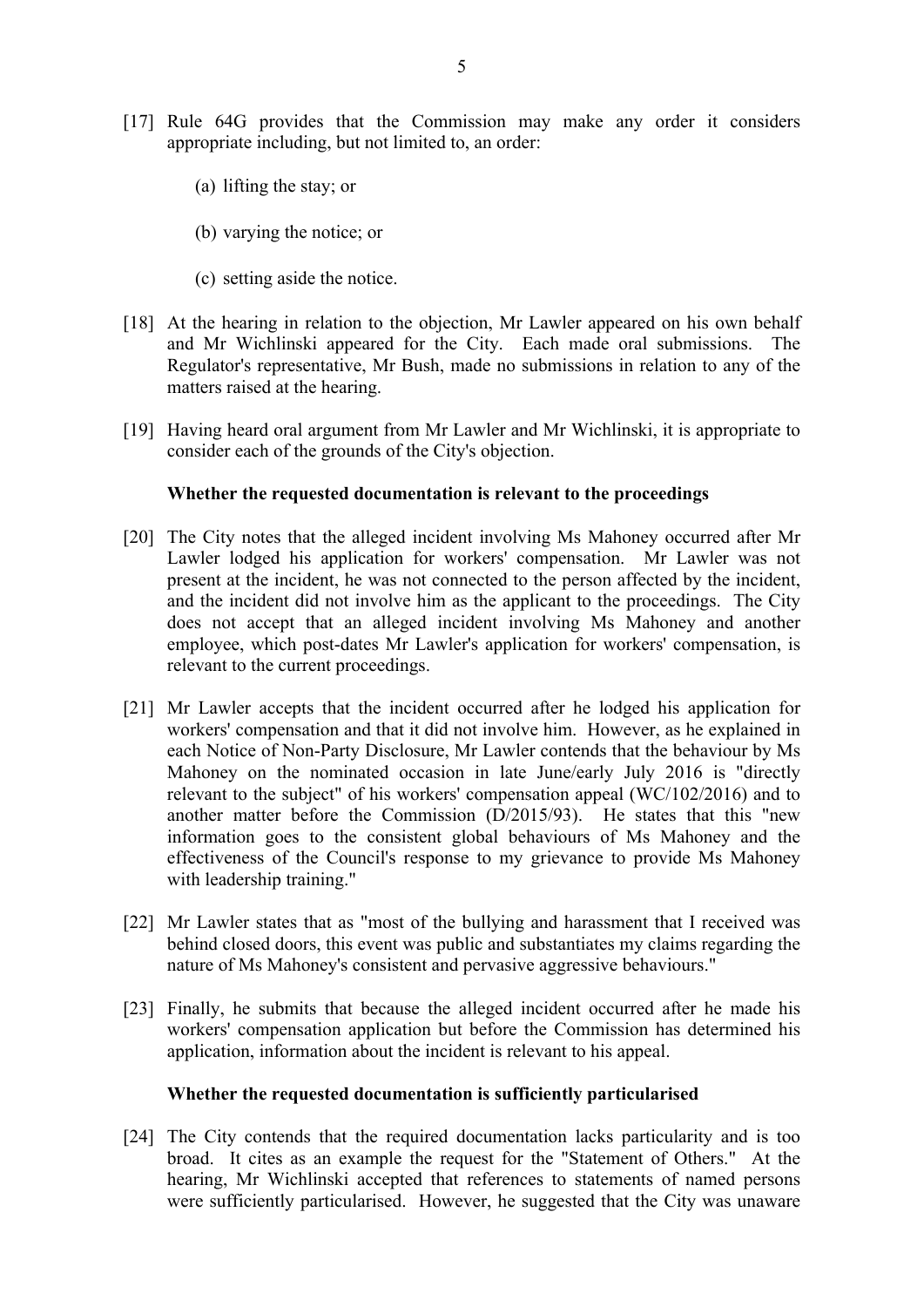whether some of the categories of documents, such as "any correspondence or direction (written or verbal) from management including Ms Currie, relating to the resignation of Ms Mahoney," exists. He went on to characterise the exercise overall as a "fishing expedition" by Mr Lawler that affects others involved in an incident that has no bearing on his appeal.

[25] Mr Lawler appeared to concede that "Statement of Others" is broad. However, he asserted, on the basis of conversations, that there were up to four other people who witnessed the alleged event and who he understood made statements. He does not know their names. Accordingly, he seemed to suggest that there would not be a practical burden on the City in identifying such statements. He was also unable to say whether there was an "Investigation report" into the allegation against Ms Mahoney, but suggested that if there was such a report (whatever its form) and it was disclosed to him, he might not need the evidence of others (e.g. the witness statements listed in the First Notice).

## **Whether the requested documentation is confidential and nature**

- [26] The City contends that the requested documentation is confidential in nature and involves private witness evidence provided by employees regarding an alleged incident in the workplace. The witnesses were not advised such information would be disclosed as part of a separate matter involving an employee who was not involved in the incident in any way.
- [27] Mr Lawler suggested that if the material was released it would remain confidential. He would be happy for names to be redacted on the basis that he is not interested in the names of the witnesses but is interested in the pattern of behaviour they describe. Alternatively, he suggested, the material could be released on a confidential basis to the Commissioner hearing the appeal.
- [28] It is clear that:
	- (a) if Mr Lawler sought to rely on that information, he would need to tender it in evidence to the Commission;
	- (b) the Regulator would have to be given an opportunity to cross-examine a witness or witnesses in relation to that material; and
	- (c) if the Commission sought to rely on that material when deciding the appeal, the Commission would need to make findings of fact and give written reasons for its decision  $<sup>1</sup>$ </sup>

On that basis, Mr Lawler suggested that the documents be disclosed to him in confidence but that the issue of what use could be made of them in the hearing of his appeal should be left to another day.

## **Whether the effect of the production of the requested documents could be detrimental to employees of the City**

<sup>1</sup> *Workers' Compensation and Rehabilitation Act 2003* s 559.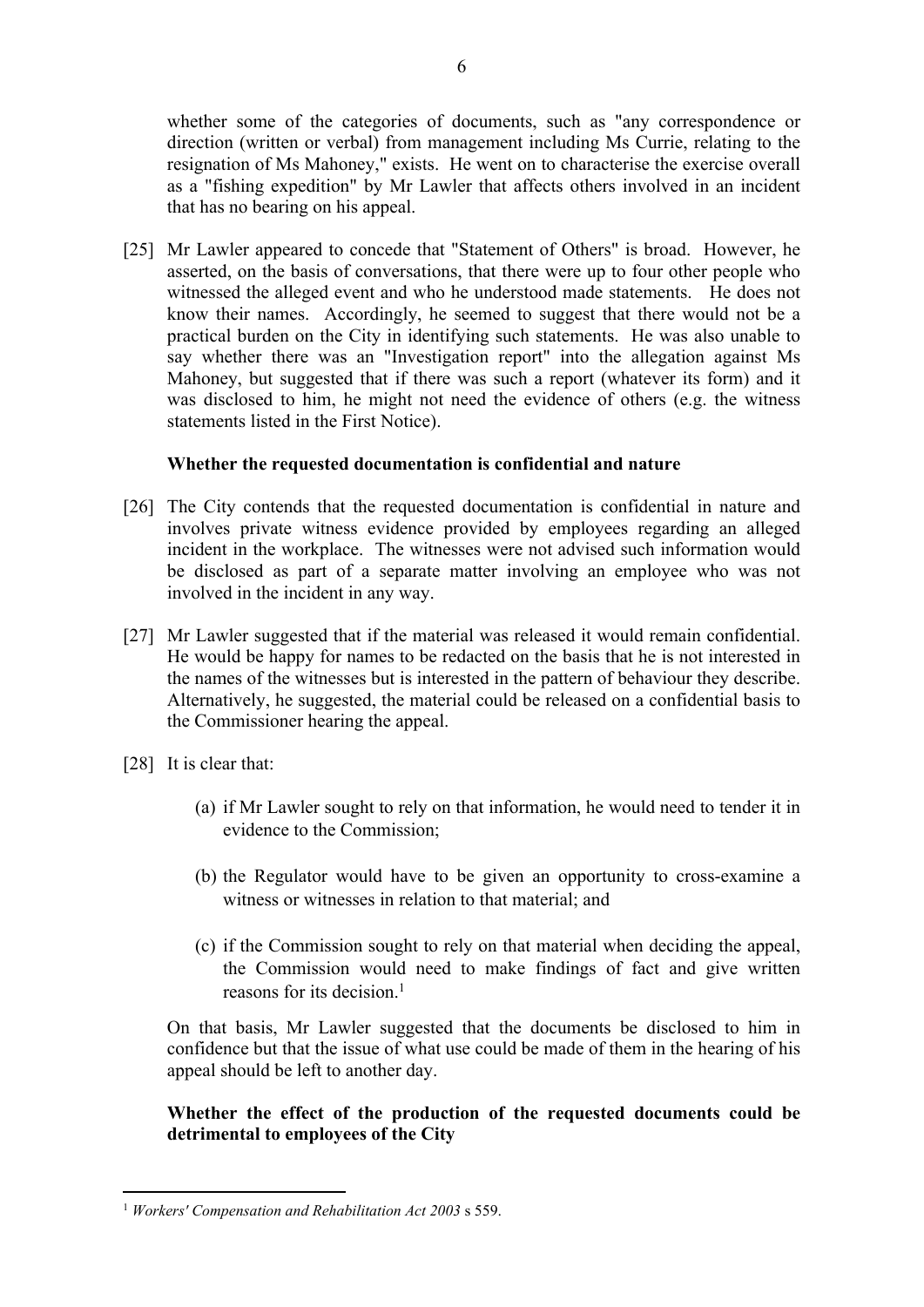- [29] The City contends that the disclosure of the requested documentation would affect working relationships between employees of the City as all witness statements are confidential information. However, it appears that the City was referring only (or at least primarily) to the relationship between Mr Lawler and Ms Mahoney.
- [30] Mr Lawler submits that, because Ms Mahoney resigned soon after the incident, the production of the documents could not be detrimental to others in the workplace.

#### **Consideration and conclusion**

- [31] I have set out the arguments in relation to each of the objections made by the City. However, in my view, the critical issue is whether some or all of the documents sought by Mr Lawler could have any bearing on the outcome of his appeal.
- [32] The preparations for the hearing of this appeal have not been completed. In particular, the Appellant has not yet been required to provide the Respondent and the Commission with a Statement of Facts and Contentions which identifies the events and actions that he contends caused his work-related injury. At this stage, it appears that the Appellant is assembling evidence to support an argument that there was a course of conduct or pattern of behaviour engaged in by his line manager which gave rise to his injury, and which did not constitute reasonable management action taken in a reasonable way.
- [33] If the appeal goes to a hearing, Mr Lawler will bear the onus of proving on the balance of probabilities that his injury arose out of, or in the course of, his employment and that his employment was the major significant contributing factor to his injury. To succeed in that appeal, Mr Lawler will need to prove the events or interactions which he has yet to specify in his Statement of Facts and Contentions.
- [34] As noted earlier, Mr Lawler seems to proceed on the basis that the period in relation to which evidence might be adduced continues until the Commission makes a decision in relation to his claim for compensation. It is clear that evidence about the cause of his injury can include events that preceded it and the workplace environment in which the injury occurred as it was at that date or during the relevant period. However, evidence of events that occurred subsequently, but before the hearing and determination of the appeal, is not likely to be relevant to whether and how an injury occurred. Hence, the temporal scope of the evidence that he might call is not as great as Mr Lawler suggests.
- [35] At this stage it appears that, if Mr Lawler can establish that his injury is workrelated, there will be an issue about whether his injury is excluded from the definition of "injury" in s 32(1) of the Act because his injury arose out of, or in the course of, reasonable management action taken in a reasonable way (s 32(5)). Actions taken by management and the way in which those actions were taken before Mr Lawler decompensated will be relevant to the outcome of the appeal.
- [36] Although an appellant will usually seek to prove each event or interaction individually, there are cases where it might be appropriate for the Commission to take a more global approach when assessing the merits of the appeal. For example, in cases where the events and courses of conduct were not truly discreet but there were repetitive blemishes joined by subject matter, time and personality in a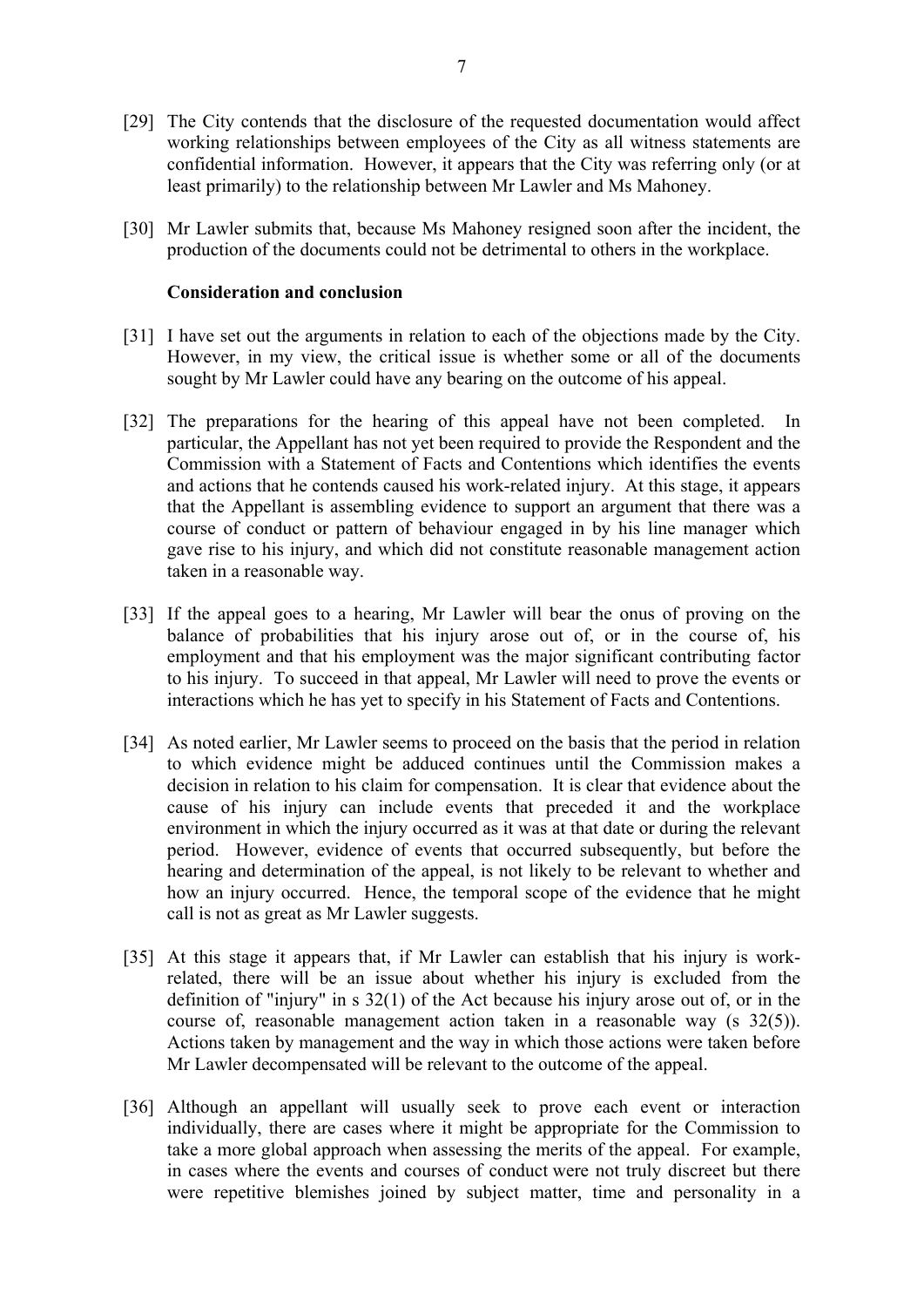discordant workplace, the appellant might entitled to a much more "global" evaluation of the actions in which management had engaged.<sup>2</sup> It appears from his oral submissions in relation to the objection, that Mr Lawler will urge the Commission to take such a global approach to the alleged behaviour of his line manager toward him. In his submission, the incident in June or July 2016 (if proved) would inform such a global evaluation.

- [37] It seems from Mr Lawler's submission that, so far as his appeal is concerned, the primary significance of the alleged incident in 2016 is that it occurred in the presence of five or six witnesses, rather than privately behind closed doors. It is, he contends, exactly the type of aggressive behaviour by Ms Mahoney that he experienced. He acknowledges that the behaviour of which he complains is difficult to establish. In that sense it might be thought that the alleged public display of aggressive behaviour provides more ready evidence of the workplace conditions in which, Mr Lawler says, he had been operating in the year or more before his injury was diagnosed. It might also help overcome perceived weaknesses in his case that were identified in the reasons for the review decision.
- [38] As Mr Lawler is aware, the hearing of his appeal by the Commission would be in the form of a hearing *de novo*. In other words, the Commission would not be concerned to consider the reasons given for the review decision but would decide the appeal only on the basis of evidence before the Commission. However, those reasons are relevant for the purpose of dealing with the objections to the Notices of Non-Party Disclosure.
- [39] It is clear from the review decision that:
	- (a) Mr Lawler has identified 17 examples of the type of behaviour and incidents which he alleges occurred since January 2014;
	- (b) Mr Lawler has diary notes in relation to specific incidents on nominated dates;<sup>3</sup>
	- (c) he raised his concerns informally with Matthew Hulse, Manager Development Assessment and Acting Director Planning and Environment on a number of occasions to seek support and advice;
	- (d) Mr Lawler alleged that he was the subject of punitive action and was victimised as a result of raising the grievance;
	- (e) there is medical evidence from Dr Wong (general practitioner), Dr Saibal Guha (psychiatrist), and Dr Martin Nothling (psychiatrist) about his injury and its cause.
- [40] It is also apparent from the reasons for the review decision that:

<sup>2</sup> See *Delaney v Q-COMP Review Unit* [2005] QIC 11; 178 QGIG 197 (2 March 2005), see also *WorkCover* 

*Queensland v Heit* [2000] QIC 22; 164 QGIG 121 (24 May 2000) 3 At the hearing, Mr Lawler referred to 32 diary entries.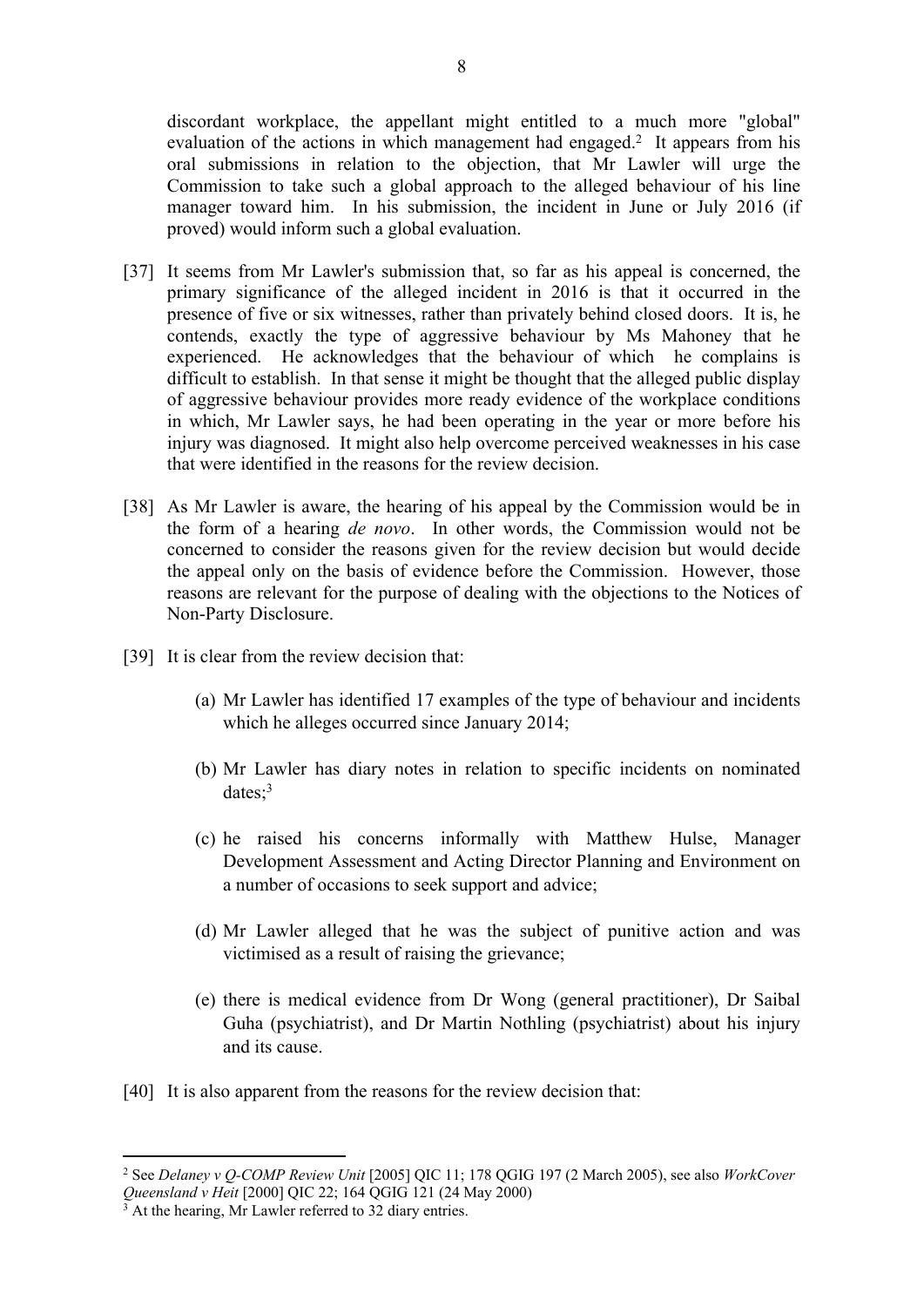- (a) Mr Lawler and Ms Mahoney have different accounts or different assessments of aspects of their interactions on specific occasions;
- (b) at least some of their interactions were in the presence of others (and, I infer, some of those others were among the 11 witnesses who were part of the comprehensive investigation commenced in response to the grievance lodged by Mr Lawler on 30 July 2015).
- [41] I mention the investigation and the conclusions reached in the report on the investigation (aspects of which Mr Lawler disputes) only for the purpose of indicating that there seems to be a range of evidence potentially available for the hearing of the appeal from which the Commission could ascertain (either by reference to individual events or by making a more global evaluation) whether Ms Mahoney acted in the ways alleged by Mr Lawler and whether her actions constituted reasonable management action taken in a reasonable way.
- [42] To the extent that Mr Lawler adduces such evidence, he might be able to prove the basis on which his appeal should succeed both because his injury was work-related and because s 32(5) would not operate to exclude his injury from the definition of "injury" in s 32(1) of the Act.
- [43] This is not a case where there is no other evidence of what he contends is a pattern of behaviour and where Mr Lawler could only succeed if evidence of behaviour after the relevant period or dates was admitted by the Commission.Indeed, it appears that there is a body of potentially relevant evidence which he could call, including evidence of Ms Mahoney's behaviour in the presence of others. As noted earlier, although Mr Lawler states that "most" of the bullying and harassment that he received was behind closed doors, there is apparently evidence that at least some of the interactions between him and Ms Mahoney were in the presence of others who might be called to give evidence.
- [44] Mr Lawler is not seeking evidence of a pattern of conduct to show that an isolated or one-off event should be characterised as unreasonable management action. Rather, he is seeking evidence of a public display of aggressive behaviour in order to substantiate or bolster his claims regarding the nature of Ms Mahoney's behaviours toward him.
- [45] Although the material Mr Lawler seeks to be disclosed might be logically probative or relevant to whether s 32(5) of the Act applies in relation to his claim for compensation, its weight is potentially reduced because the alleged incident occurred about one year after his injury was diagnosed and because there is apparently a body of evidence about the behaviour complained of in the period between January 2014 and July 2015.
- [46] In that context, I am not satisfied that the evidence about alleged actions taken by Ms Mahoney approximately one year after Mr Lawler's injury was diagnosed, and in relation to people other than Mr Lawler, would be substantially probative in determining the outcome of the appeal. Certainly the evidence could have no bearing on whether he sustained an injury in July 2015, approximately one year earlier.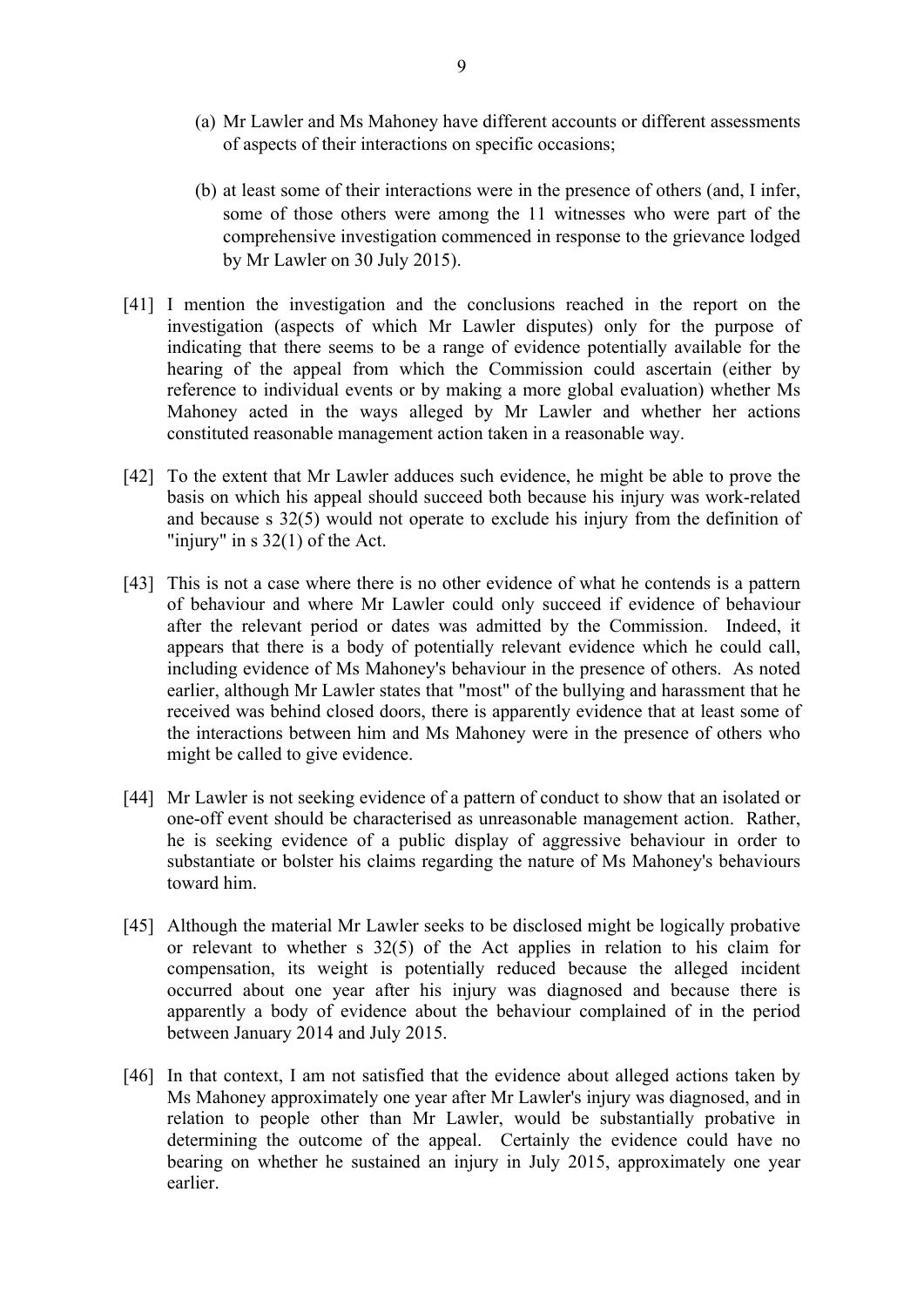- [47] If the documents were disclosed to Mr Lawler and he sought to lead evidence from witnesses to the incident, that might prolong the hearing without greatly contributing to the resolution of the issues. In other words, any attempts to lead such evidence (and possibly objections to it) might overcomplicate the matter and cause further delay.
- [48] I am not satisfied that the potential cost, inconvenience and strain on people still employed by the City who could be asked to give evidence only in relation to that event would be justified given the limited relevance (if any) of that evidence to the appeal.
- [49] For those reasons (and without the need to deal with the other bases of the Council's objections), I am satisfied that the City should not be compelled to disclose to Mr Lawler such of the documents identified in the First Notice or the Second Notice as exist.
- [50] As noted earlier, the City did not refer to the Second Notice in any email or letter addressed to Mr Lawler or the Industrial Registrar. It appears that such an omission was an oversight or administrative error on behalf of the City. Absent any order of the Commission, that oversight would not excuse the City from the obligation to disclose the documents identified in the Second Notice, assuming they exist.
- [51] At the hearing of the City's objection to the First Notice, Mr Wichlinski applied for leave of the Commission for an extension of time in which to object to the production of some or all of the documents mentioned in the Second Notice. Rule 64E empowers the Commission to grant such leave. If leave is granted, Rule 64E provides that the objection must be in writing and clearly state the reasons for the objection.
- [52] Mr Lawler opposed the grant of leave.
- [53] It is clear from the preceding reasons that:
	- (a) the Second Notice refers to documents pertaining to the same alleged incident as identified in the First Notice;
	- (b) the City outlined the basis of its objection to the Second Notice at the hearing of its objection to the First Notice; and
	- (c) I have decided that the objection to the Second Notice has been made out.
- [54] To ensure that there is no ongoing breach by the City, I grant leave to the City to object to the Second Notice beyond the period prescribed in Rule 64E(1). Given that I have dealt with the substantive objection in these reasons for decision, I waive the requirement that the City's objection be in writing and state the reasons for the objection.<sup>4</sup>

# **Order**

<sup>4</sup> See *Industrial Relations Act 1999* ss 274(2), 320(3), (6).